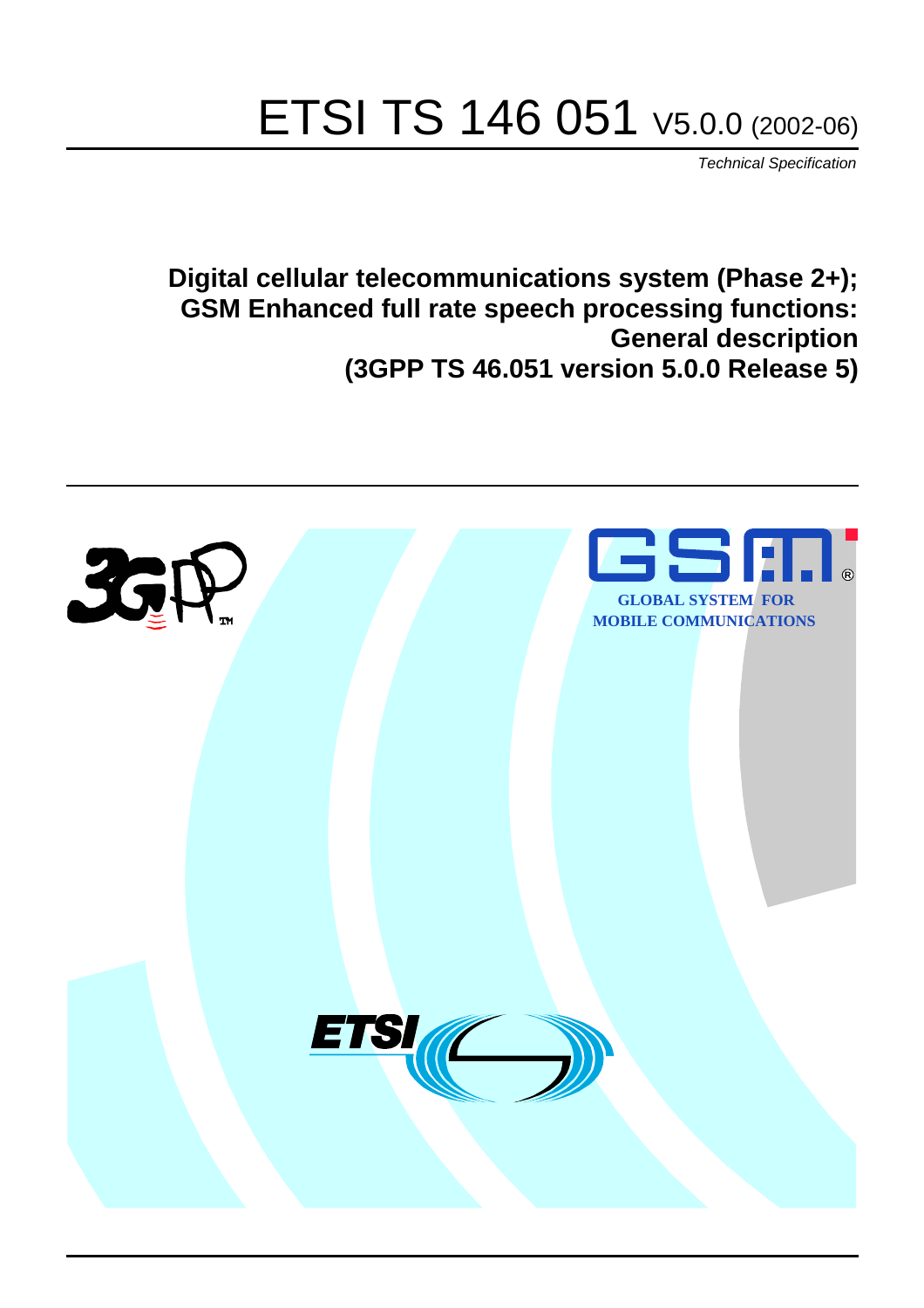Reference RTS/TSGS-0446051v500

> Keywords GSM

#### **ETSI**

#### 650 Route des Lucioles F-06921 Sophia Antipolis Cedex - FRANCE

Tel.: +33 4 92 94 42 00 Fax: +33 4 93 65 47 16

Siret N° 348 623 562 00017 - NAF 742 C Association à but non lucratif enregistrée à la Sous-Préfecture de Grasse (06) N° 7803/88

#### **Important notice**

Individual copies of the present document can be downloaded from: [http://www.etsi.org](http://www.etsi.org/)

The present document may be made available in more than one electronic version or in print. In any case of existing or perceived difference in contents between such versions, the reference version is the Portable Document Format (PDF). In case of dispute, the reference shall be the printing on ETSI printers of the PDF version kept on a specific network drive within ETSI Secretariat.

Users of the present document should be aware that the document may be subject to revision or change of status. Information on the current status of this and other ETSI documents is available at <http://portal.etsi.org/tb/status/status.asp>

> If you find errors in the present document, send your comment to: [editor@etsi.fr](mailto:editor@etsi.fr)

#### **Copyright Notification**

No part may be reproduced except as authorized by written permission. The copyright and the foregoing restriction extend to reproduction in all media.

> © European Telecommunications Standards Institute 2002. All rights reserved.

**DECT**TM, **PLUGTESTS**TM and **UMTS**TM are Trade Marks of ETSI registered for the benefit of its Members. **TIPHON**TM and the **TIPHON logo** are Trade Marks currently being registered by ETSI for the benefit of its Members. **3GPP**TM is a Trade Mark of ETSI registered for the benefit of its Members and of the 3GPP Organizational Partners.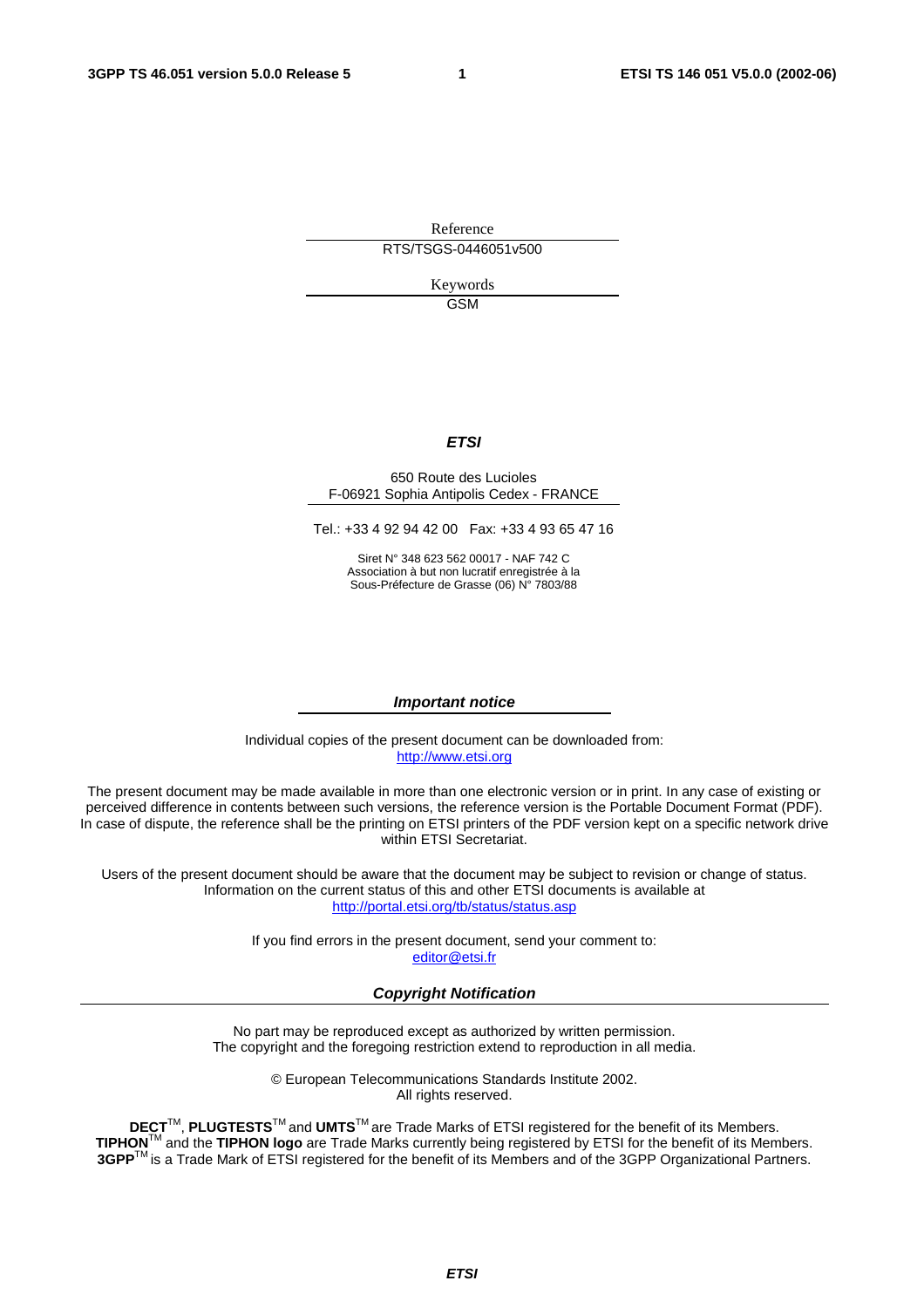## Intellectual Property Rights

IPRs essential or potentially essential to the present document may have been declared to ETSI. The information pertaining to these essential IPRs, if any, is publicly available for **ETSI members and non-members**, and can be found in ETSI SR 000 314: *"Intellectual Property Rights (IPRs); Essential, or potentially Essential, IPRs notified to ETSI in respect of ETSI standards"*, which is available from the ETSI Secretariat. Latest updates are available on the ETSI Web server ([http://webapp.etsi.org/IPR/home.asp\)](http://webapp.etsi.org/IPR/home.asp).

Pursuant to the ETSI IPR Policy, no investigation, including IPR searches, has been carried out by ETSI. No guarantee can be given as to the existence of other IPRs not referenced in ETSI SR 000 314 (or the updates on the ETSI Web server) which are, or may be, or may become, essential to the present document.

## Foreword

This Technical Specification (TS) has been produced by ETSI 3rd Generation Partnership Project (3GPP).

The present document may refer to technical specifications or reports using their 3GPP identities, UMTS identities or GSM identities. These should be interpreted as being references to the corresponding ETSI deliverables.

The cross reference between GSM, UMTS, 3GPP and ETSI identities can be found under [www.etsi.org/key](http://www.etsi.org/key) .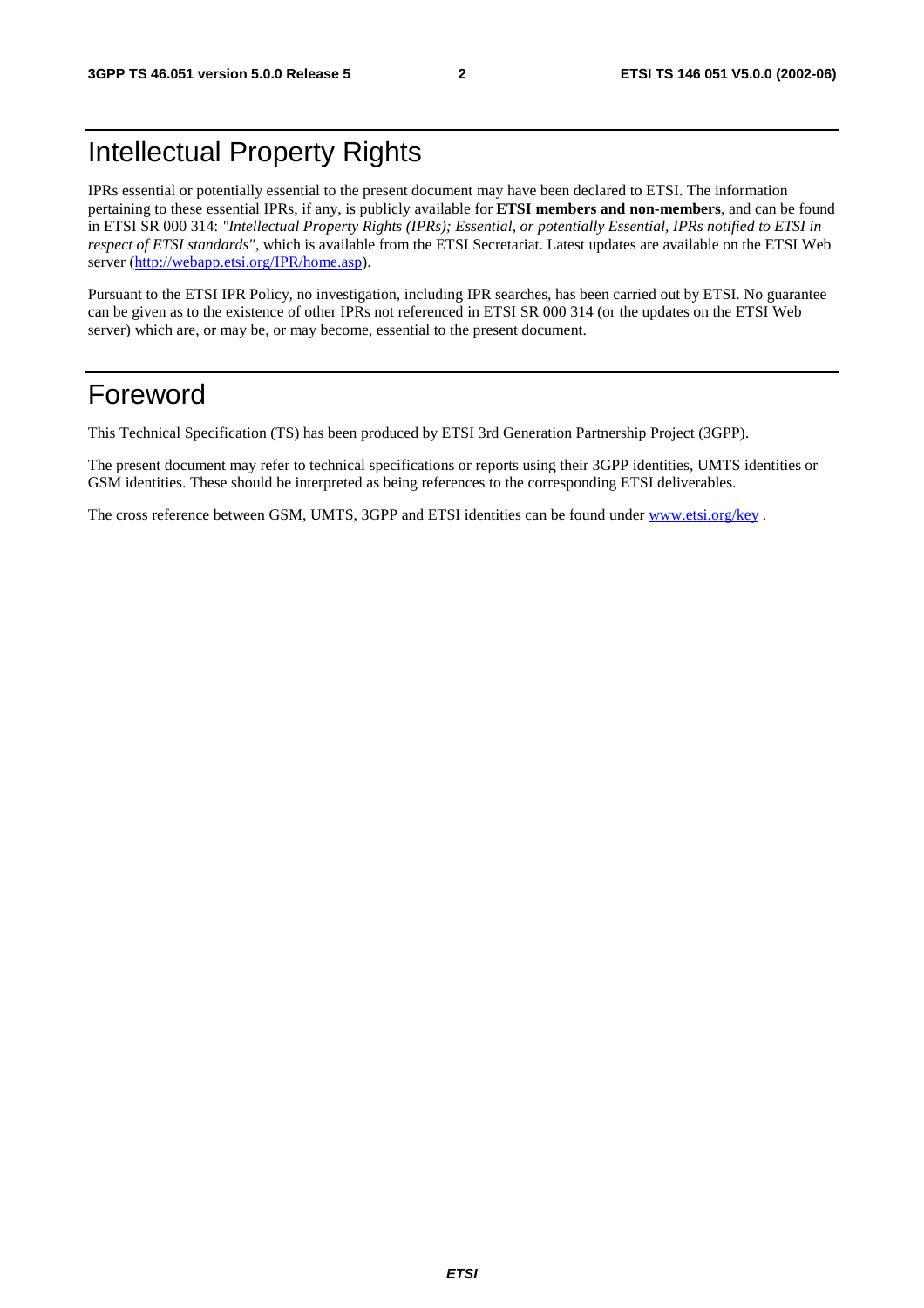$\mathbf{3}$ 

# Contents

| $\mathbf{1}$    |                                                                                               |  |  |  |  |  |
|-----------------|-----------------------------------------------------------------------------------------------|--|--|--|--|--|
| 2               |                                                                                               |  |  |  |  |  |
| 3<br>3.1<br>3.2 |                                                                                               |  |  |  |  |  |
| 4               |                                                                                               |  |  |  |  |  |
| 5               |                                                                                               |  |  |  |  |  |
| 6               |                                                                                               |  |  |  |  |  |
| $\overline{7}$  |                                                                                               |  |  |  |  |  |
| 8               |                                                                                               |  |  |  |  |  |
| 9               |                                                                                               |  |  |  |  |  |
| 10              |                                                                                               |  |  |  |  |  |
| 11              | Alternative Enhanced Full Rate implementation using the Adaptive Multi Rate 12.2 kbit/s mode9 |  |  |  |  |  |
|                 | <b>Annex A (informative):</b>                                                                 |  |  |  |  |  |
|                 |                                                                                               |  |  |  |  |  |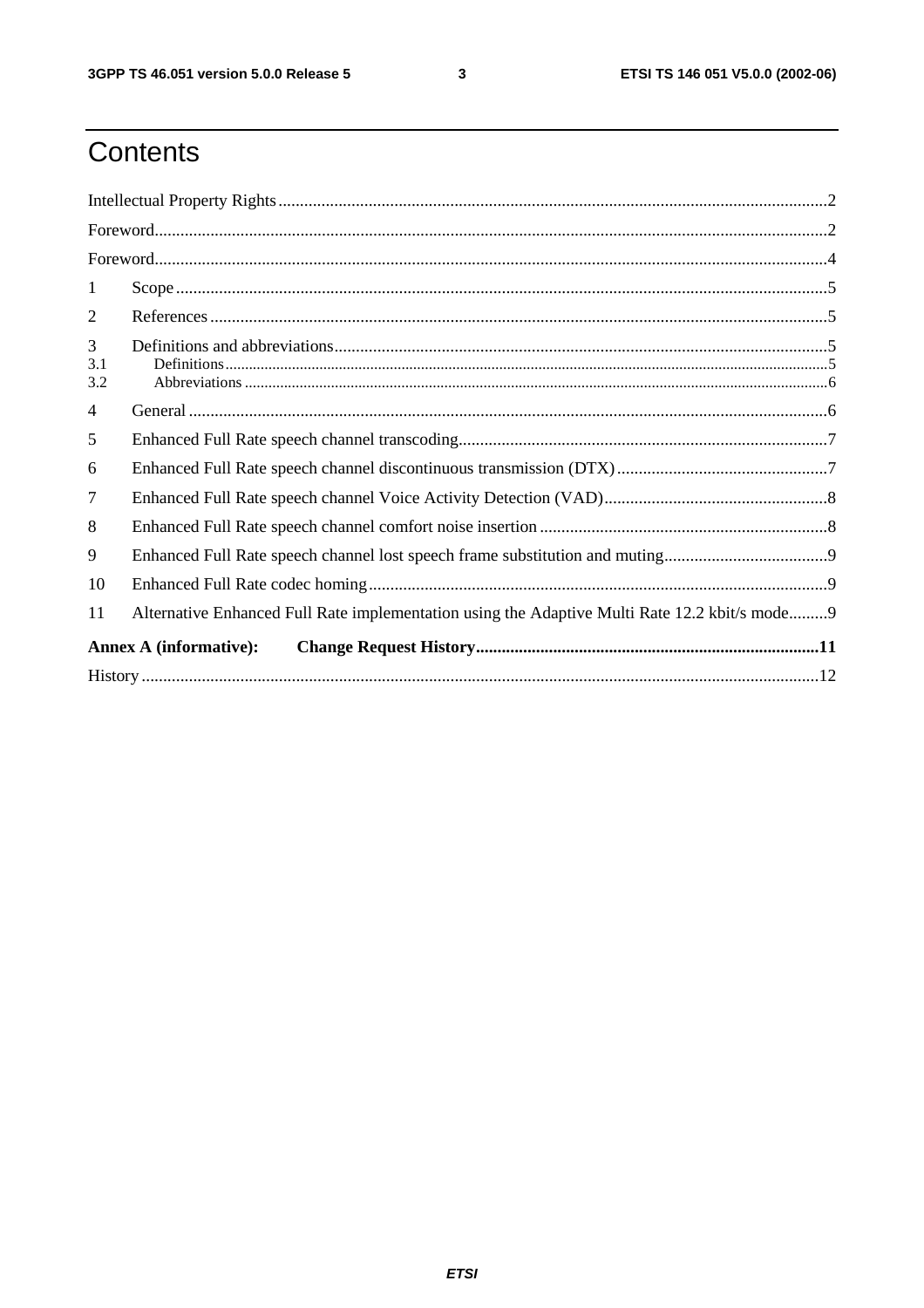## Foreword

This Technical Specification has been produced by the 3<sup>rd</sup> Generation Partnership Project (3GPP).

The contents of the present document are subject to continuing work within the TSG and may change following formal TSG approval. Should the TSG modify the contents of the present document, it will be re-released by the TSG with an identifying change of release date and an increase in version number as follows:

Version x.y.z

where:

- x the first digit:
	- 1 presented to TSG for information;
	- 2 presented to TSG for approval;
	- 3 or greater indicates TSG approved document under change control.
- y the second digit is incremented for all changes of substance, i.e. technical enhancements, corrections, updates, etc.
- z the third digit is incremented when editorial only changes have been incorporated in the document.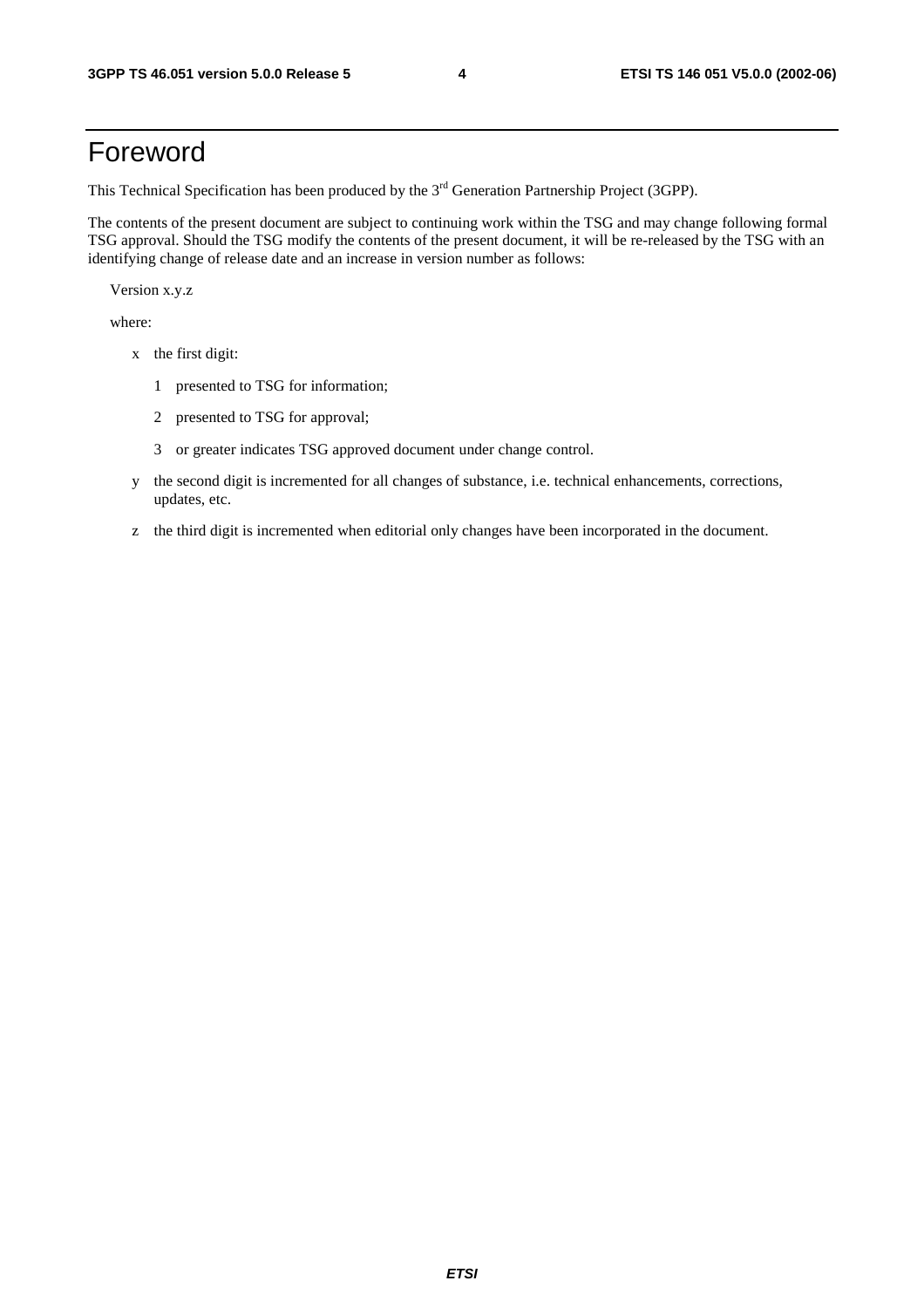## 1 Scope

The present document is an introduction to GSM 06.60 [6], GSM 06.61 [7], GSM 06.62 [8], GSM 06.81 [9] and GSM 06.82 [10] ENs dealing with the speech processing functions in the Enhanced Full Rate channel of the GSM system. A general overview of the speech processing functions is given, with reference to the ENs where each function is specified in detail.

## 2 References

The following documents contain provisions which, through reference in this text, constitute provisions of the present document.

- References are either specific (identified by date of publication, edition number, version number, etc.) or non-specific.
- For a specific reference, subsequent revisions do not apply.
- For a non-specific reference, the latest version applies. In the case of a reference to a 3GPP document (including a GSM document), a non-specific reference implicitly refers to the latest version of that document *in the same Release as the present document*.
- [1] GSM 01.04: "Digital cellular telecommunications system (Phase 2+); Abbreviations and acronyms".
- [2] GSM 03.50: "Digital cellular telecommunications system (Phase 2+); Transmission planning aspects of the speech service in the GSM Public Land Mobile Network (PLMN) system".
- [3] GSM 05.03: "Digital cellular telecommunications system (Phase 2+); Channel coding".
- [4] GSM 06.53: "Digital cellular telecommunications system (Phase 2+); ANSI-C code for the GSM Enhanced Full Rate (EFR) speech codec".
- [5] GSM 06.54: "Digital cellular telecommunications system (Phase 2+); Test vectors for the GSM Enhanced Full Rate (EFR) speech codec".
- [6] GSM 06.60: "Digital cellular telecommunications system (Phase 2+); Enhanced Full Rate (EFR) speech transcoding".
- [7] GSM 06.61: "Digital cellular telecommunications system (Phase 2+); Substitution and muting of lost frame for Enhanced Full Rate (EFR) speech traffic channels".
- [8] GSM 06.62: "Digital cellular telecommunications system (Phase 2+); Comfort noise aspects for Enhanced Full Rate (EFR) speech traffic channels".
- [9] GSM 06.81: "Digital cellular telecommunications system (Phase 2+); Discontinuous transmission (DTX) for Enhanced Full Rate (EFR) speech traffic channels".
- [10] GSM 06.82: "Digital cellular telecommunications system (Phase 2+); Voice Activity Detector (VAD) for Enhanced Full Rate (EFR) speech traffic channels".

## 3 Definitions and abbreviations

#### 3.1 Definitions

Definition of terms used in the present document can be found in GSM 06.60 [6], GSM 06.61 [7], GSM 06.62 [8], GSM 06.81 [9] and GSM 06.82 [10].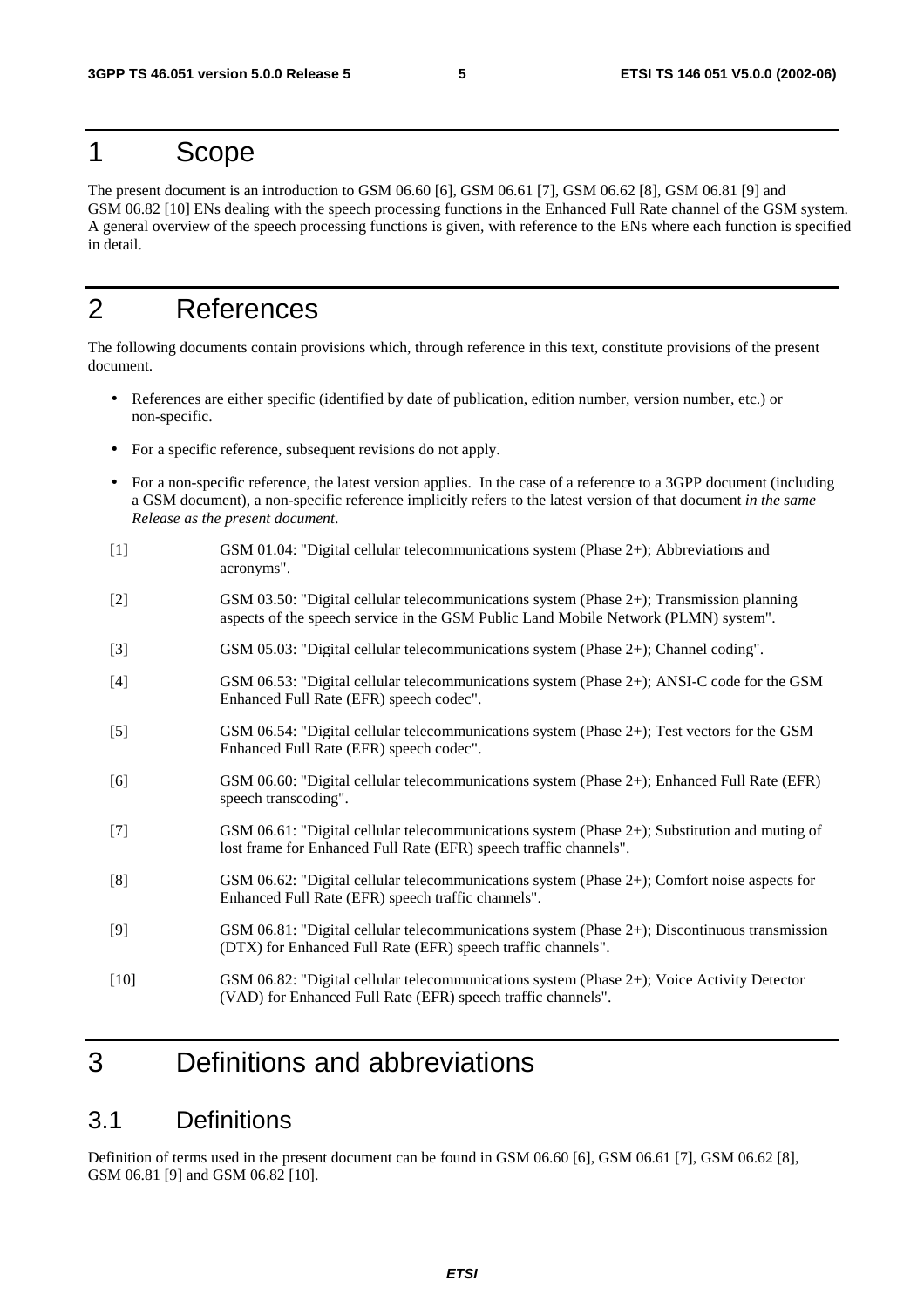#### 3.2 Abbreviations

For the purposes of the present document, the following abbreviations apply:

| <b>ACELP</b><br><b>BFI</b><br><b>BSS</b><br><b>CCITT</b><br><b>DTX</b> | Algebraic Code Excited Linear Prediction<br><b>Bad Frame Indication</b><br><b>Base Station System</b><br>Comité Consultatif International Télégraphique et Téléphonique<br>Discontinuous Transmission |
|------------------------------------------------------------------------|-------------------------------------------------------------------------------------------------------------------------------------------------------------------------------------------------------|
| <b>ETS</b>                                                             | <b>European Telecommunication Standard</b>                                                                                                                                                            |
| <b>GSM</b>                                                             | Global System for Mobile communications                                                                                                                                                               |
| <b>MS</b>                                                              | <b>Mobile Station</b>                                                                                                                                                                                 |
| <b>PCM</b>                                                             | Pulse Code Modulated                                                                                                                                                                                  |
| <b>PLMN</b>                                                            | <b>Public Land Mobile Network</b>                                                                                                                                                                     |
| <b>PSTN</b>                                                            | Public Switched Telephone Network                                                                                                                                                                     |
| RF                                                                     | Radio Frequency                                                                                                                                                                                       |
| <b>RSS</b>                                                             | Radio SubSystem                                                                                                                                                                                       |
| RX.                                                                    | Receive                                                                                                                                                                                               |
| <b>SACCH</b>                                                           | <b>Slow Associated Control CHannel</b>                                                                                                                                                                |
| <b>SID</b>                                                             | <b>SIlence Descriptor</b>                                                                                                                                                                             |
| SP flag                                                                | SPeech flag                                                                                                                                                                                           |
| <b>TAF</b>                                                             | Time Alignment Flag                                                                                                                                                                                   |
| TХ                                                                     | Transmit                                                                                                                                                                                              |

For abbreviations not given in this subclause, see GSM 01.04 [1].

## 4 General

Figure 1 presents a reference configuration where the various speech processing functions are identified. In this figure, the relevant Standards for each function are also indicated.

In figure 1, the audio parts including analogue to digital and digital to analogue conversion are included, to show the complete speech path between the audio input/output in the Mobile Station (MS) and the digital interface of the PSTN. The detailed specification of the audio parts are contained in GSM 03.50 [2]. These aspects are only considered to the extent that the performance of the audio parts affect the performance of the speech transcoder.

An alternative and fully interoperable implementation using as a basis the 12.2 kbit/s mode of the Adaptive Multi Rate speech coder is described in section 11.

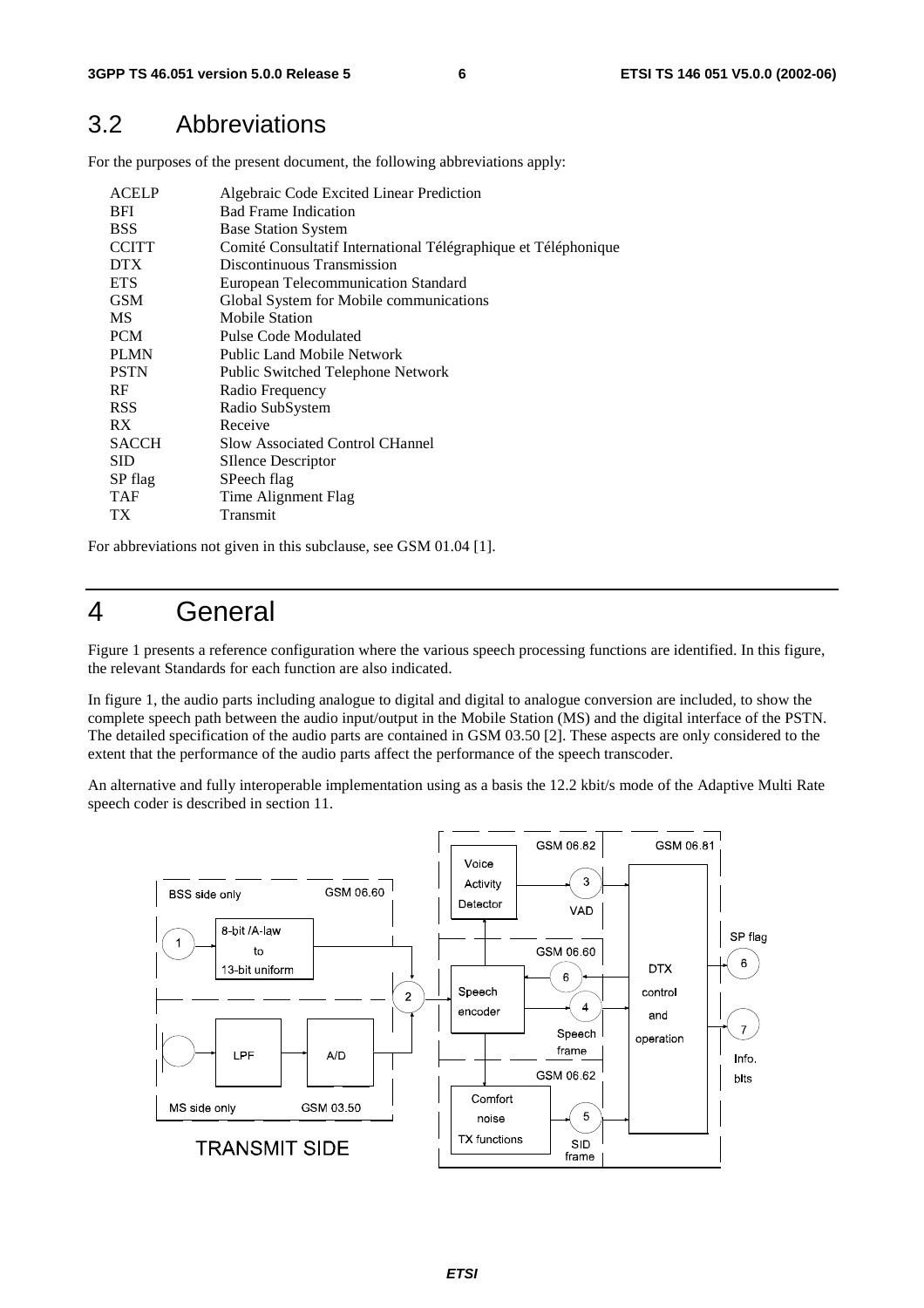

- 1) 8-bit /A-law or µ-law (PCS 1900) PCM (CCITT recommendation G.711), 8 000 samples/s.<br>2) 13-bit uniform PCM, 8 000 samples/s.
- 2) 13-bit uniform PCM, 8 000 samples/s.
- 3) Voice Activity Detector (VAD) flag.
- 4) Encoded speech frame, 50 frames/s, 244 bits/frame.<br>5) Sllence Descriptor (SID) frame, 244 bits/frame.
- 5) SIlence Descriptor (SID) frame, 244 bits/frame.
- 6) SPeech (SP) flag, indicates whether information bits are speech or SID information.
- 7) Information bits delivered to the radio subsystem.<br>8) Information bits received from the radio subsyster
- Information bits received from the radio subsystem.
- 9) Bad Frame Indication.
- 10) SIlence Descriptor (SID) flag.
- 11) Time Alignment Flag (TAF), marks the position of the SID frame within the Slow Associated Control CHannel (SACCH) multiframe.

#### **Figure 1: Overview of audio processing functions**

## 5 Enhanced Full Rate speech channel transcoding

As shown in figure 1, the speech encoder takes its input as a 13-bit uniform Pulse Code Modulated (PCM) signal either from the audio part of the Mobile Station or on the network side, from the Public Switched Telephone Network (PSTN) via an 8-bit/A-law or µ-law (PCS 1900) to 13-bit uniform PCM conversion. The encoded speech at the output of the speech encoder is delivered to the channel coding function defined in GSM 05.03 [3] to produce an encoded block consisting of 456 bits leading to a gross bit rate of 22,8 kbit/s.

In the receive direction, the inverse operations take place. GSM 06.60 [6] describes the detailed mapping between input blocks of 160 speech samples in 13-bit uniform PCM format to encoded blocks of 244 bits and from encoded blocks of 244 bits to output blocks of 160 reconstructed speech samples. The sampling rate is 8 000 sample/s leading to a bit rate for the encoded bit stream of 12,2 kbit/s. The coding scheme is the so-called Algebraic Code Excited Linear Prediction, hereafter referred to as ACELP.

GSM 06.60 [6] describes the codec and GSM 06.53 [4] defines the C code, thus enabling the verification of compliance to GSM 06.60 [6] to a high degree of confidence by use of a set of digital test sequences given in GSM 06.54 [5].

## 6 Enhanced Full Rate speech channel discontinuous transmission (DTX)

During a normal phone conversation, the participants alternate so that, on the average, each direction of transmission is occupied about 50 % of the time. Discontinuous transmission (DTX) is a mode of operation where the transmitters are switched on only for those frames which contain useful information. This may be done for the following two purposes: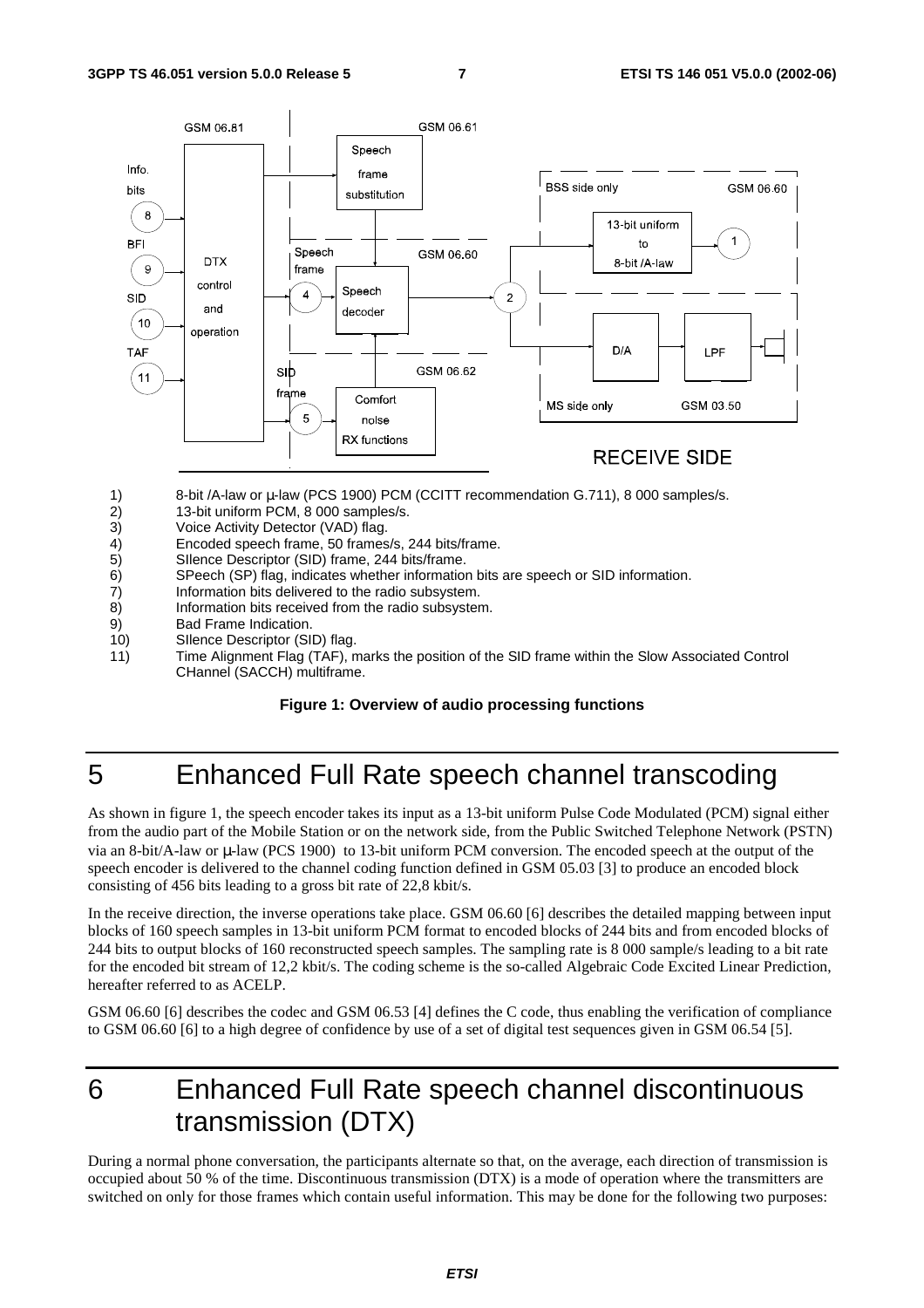- 1) In the MS, battery life will be prolonged or a smaller battery could be used for a given operational duration.
- 2) The average interference level over the air interface is reduced, leading to better Radio Frequency (RF) spectrum efficiency.

The overall DTX mechanism is implemented in the DTX handlers (Transmit (TX) and Receive (RX)) described in GSM 06.81 [9] and requires the following functions:

- a Voice Activity Detector (VAD) on the TX side, see GSM 06.82 [10];
- evaluation of the background acoustic noise on the TX side, in order to transmit characteristic parameters to the RX side, see GSM 06.62 [8];
- generation of comfort noise on the RX side during periods where the radio transmission is turned off, see GSM 06.62 [8].

The transmission of comfort noise information to the RX side is achieved by means of a Silence Descriptor (SID) frame. The SID frame is transmitted at the end of speech bursts and serves as an end of speech marker for the RX side. In order to update the comfort noise characteristics at the RX side, SID frames are transmitted at regular intervals also during speech pauses. This also serves the purpose of improving the measurement of the radio link quality by the Radio SubSystem (RSS).

The DTX handlers interwork with the RSS using flags. The RSS is in control of the actual transmitter keying on the TX side, and performs various pre-processing functions on the RX side. This is described in GSM 06.81 [9].

The speech flag (SP) indicates whether information bits are speech or SID information. The SP flag is calculated from the VAD flag by the TX DTX handler. When SID information is transmitted (SP="0") the operation of the speech encoder is modified to reduce the remaining computation for that frame. This is described in GSM 06.62 [8].

7 Enhanced Full Rate speech channel Voice Activity Detection (VAD)

The Enhanced Full Rate VAD function is described in GSM 06.82 [10].

The input to the VAD is a set of parameters computed by the Enhanced Full Rate speech encoder defined in GSM 06.60 [6]. The VAD uses this information to decide whether each 20 ms speech coder frame contains speech or not. Note that the VAD flag is an input to TX DTX handler and does not control the transmitter keying directly.

GSM 06.82 [10] describes the VAD algorithm and GSM 06.53 [4] defines the C code. The verification of compliance to GSM 06.82 [10] is achieved by use of digital test sequences (see GSM 06.54 [5]) applied to the same interface as the test sequences for the speech codec.

8 Enhanced Full Rate speech channel comfort noise insertion

The Enhanced Full Rate noise comfort insertion function is described in GSM 06.62 [8].

When switching the transmission on and off during DTX operation, the effect would be a modulation of the background noise at the receiving end, if no precautions were taken. When transmission is on, the background noise is transmitted together with the speech to the receiving end. As the speech burst ends, the connection is off and the perceived noise would drop to a very low level. This step modulation of noise may be perceived as annoying and reduce the intelligibility of speech, if presented to a listener without modification.

This "noise contrast effect" is reduced in the GSM system by inserting an artificial noise, termed comfort noise, at the receiving end when speech is absent.

The comfort noise processes are as follows:

the evaluation of the acoustic background noise in the transmitter;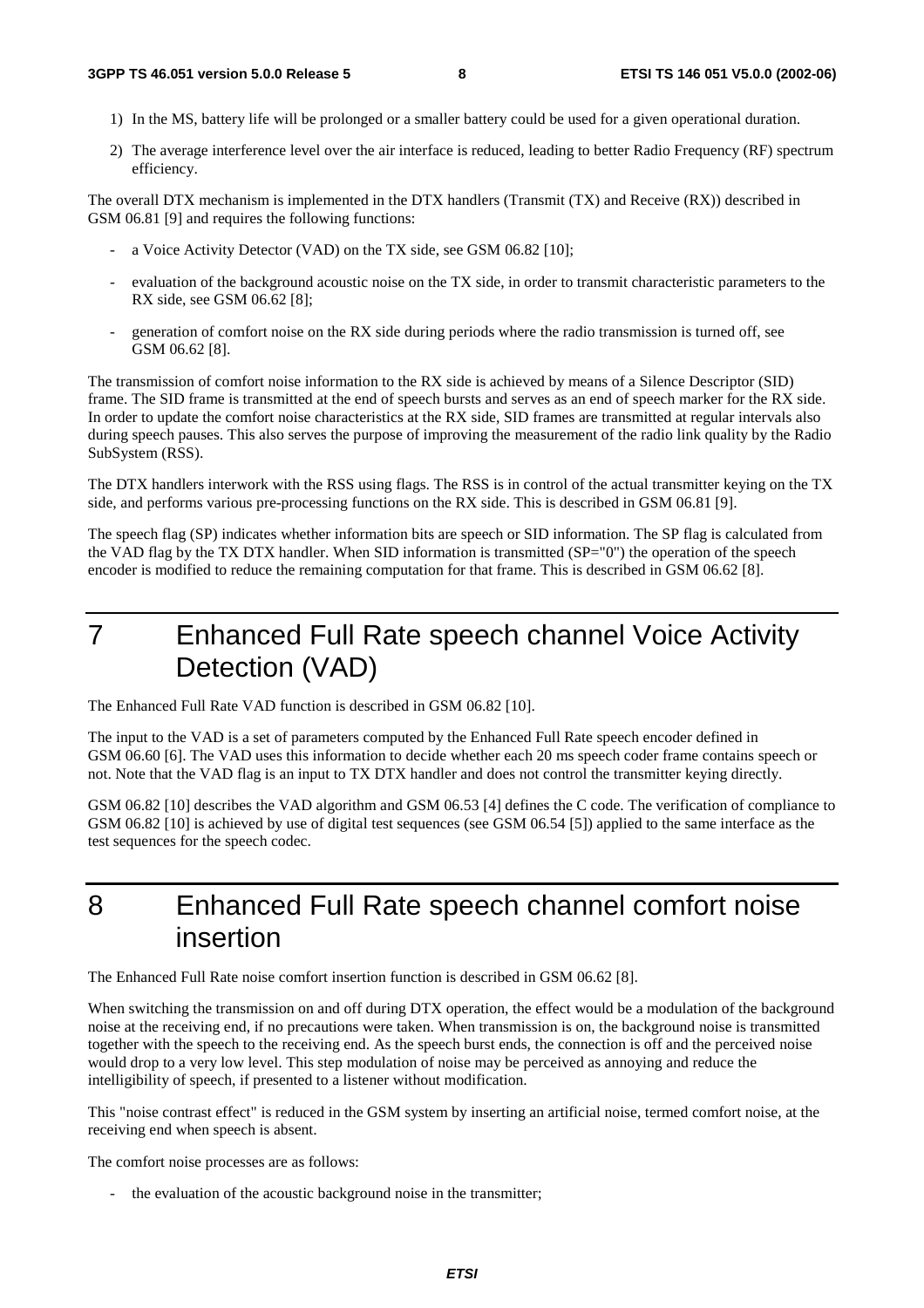- the noise parameter encoding (SID frames) and decoding;
- and the generation of comfort noise in the receiver.

The comfort noise processes and the algorithm for updating the noise parameters during speech pauses are defined in detail in GSM 06.62 [8].

The comfort noise mechanism is based on the Enhanced Full Rate speech codec defined in GSM 06.60 [6].

## 9 Enhanced Full Rate speech channel lost speech frame substitution and muting

The Enhanced Full Rate speech frame substitution and muting function is described in GSM 06.61 [7].

In the receiver, frames may be lost due to transmission errors or frame stealing. GSM 06.61 [7] describes the actions to be taken in these cases, both for lost speech frames and for lost SID frames in DTX operation.

In order to mask the effect of an isolated lost frame, the lost speech frame is substituted by a predicted frame based on previous frames. Insertion of silence frames is not allowed. For several subsequent lost frames, a muting technique shall be used to indicate to the listener that transmission has been interrupted.

# 10 Enhanced Full Rate codec homing

The GSM Enhanced Full Rate speech transcoder, VAD, DTX system and comfort noise parts of the audio processing functions (see figure 1) are defined in bit exact arithmetic. Consequently, they shall react on a given input sequence always with the corresponding bit exact output sequence, provided that the internal state variables are also always exactly in the same state at the beginning of the experiment.

The input test sequences provided in GSM 06.54 [5] shall force the corresponding output test sequences, provided that the tested modules are in their home-state when starting.

The modules may be set into their home states by provoking the appropriate homing-functions.

NOTE: This is normally done during reset (initialization of the codec).

Special inband signalling frames (encoder-homing-frame and decoder-homing-frame) described in GSM 06.60 [6] have been defined to provoke these homing-functions also in remotely placed modules.

This mechanism is specified to support three main areas:

- type approval of mobile terminal equipment;
- type approval of infrastructure equipment;
- remote control and testing for operation and maintenance.

At the end of the first received homing frame, the audio functions that are defined in a bit exact way shall go into their predefined home states. The output corresponding to the first homing frame is dependent on the codec state when the frame was received. Any consecutive homing frames shall produce corresponding homing frames at the output.

# 11 Alternative Enhanced Full Rate implementation using the Adaptive Multi Rate 12.2 kbit/s mode

The 12.2 kbit/s mode of the Adaptive Multi Rate speech coder described in TS 26.071 is functionally equivalent to the GSM Enhanced Full Rate speech coder. An alternative implementation of the Enhanced Full Rate speech service based on the 12.2 kbit/s mode of the Adaptive Multi Rate coder is allowed. Alternative implementations shall implement the functionality specified in TS 26.071 for the 12.2 kbit/s mode, with the difference that the DTX transmission format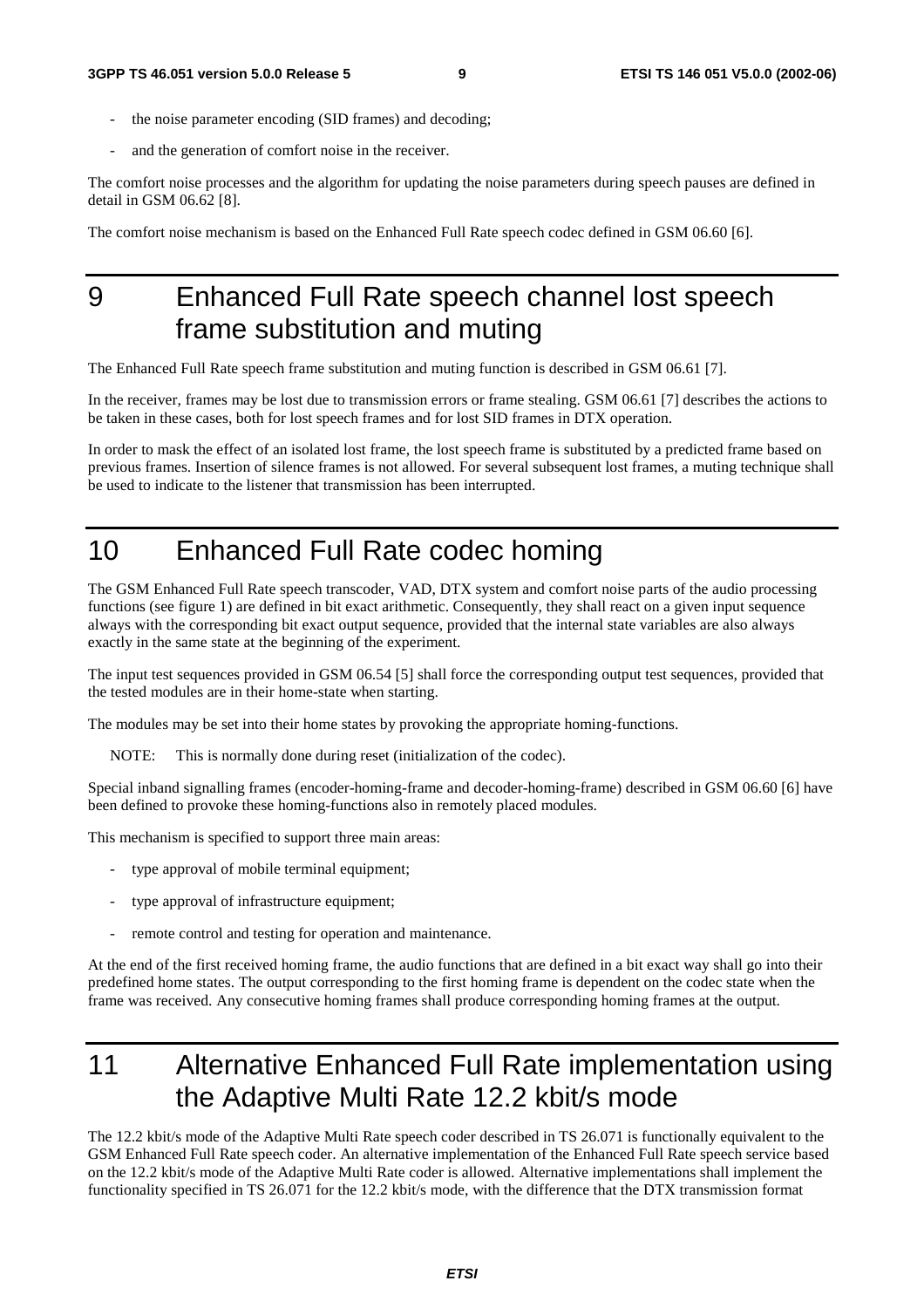from GSM 06.81, the comfort noise generation from GSM 06.62 and the decoder-homing-frame from GSM 06.60 shall be used.

Verification of compliance using the alternative implementation is achieved by use of a set of digital test sequences given in GSM 06.54.

NOTE: The alternative implementation of the GSM Enhanced Full Rate speech coder incurs an additional 5ms look-ahead delay, and the implementation in this specification (GSM 06.51) is the preferred option.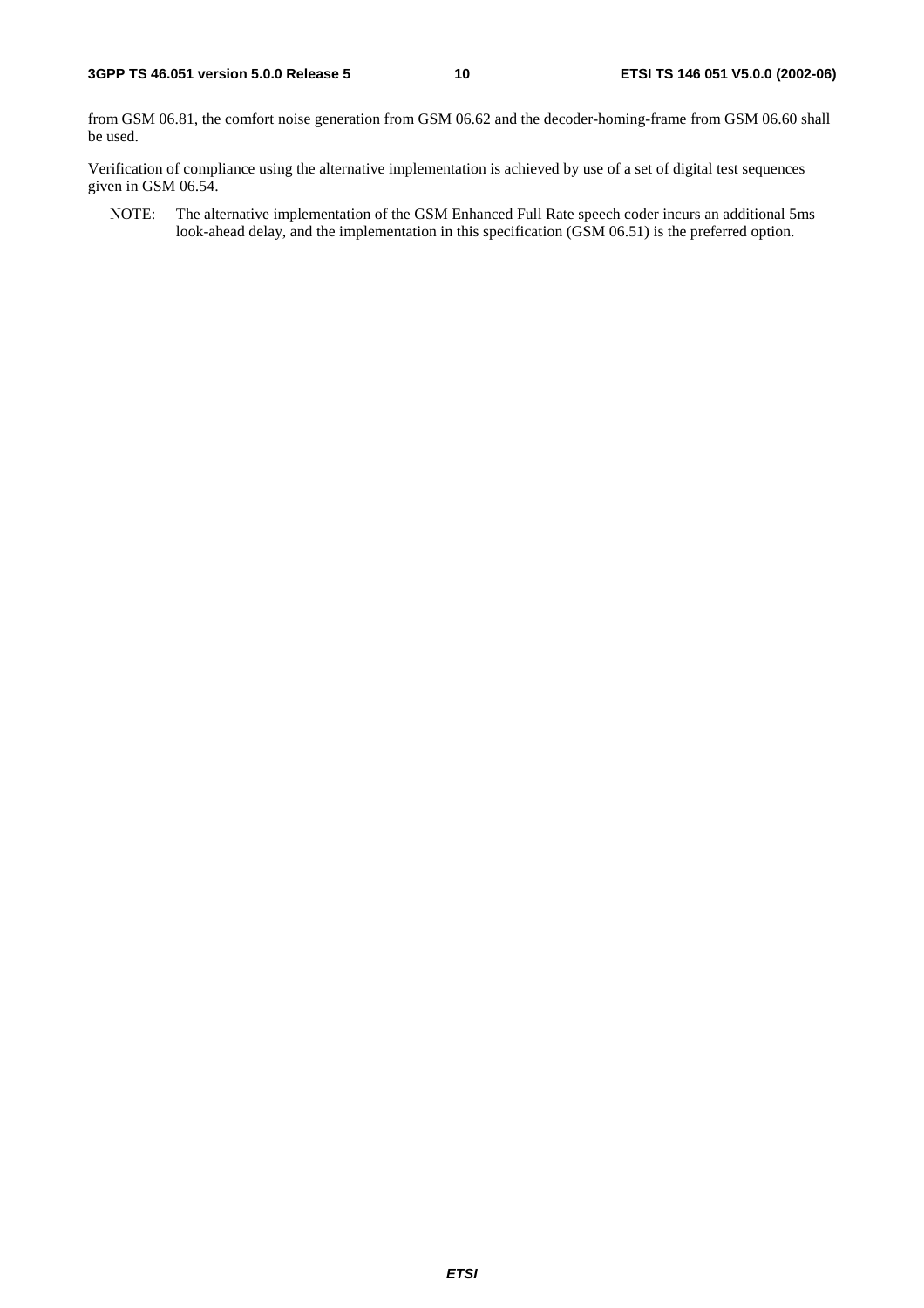## Annex A (informative): Change Request History

| <b>Change history</b> |                |         |                            |             |                                                           |
|-----------------------|----------------|---------|----------------------------|-------------|-----------------------------------------------------------|
| SMG No.               | TDoc.<br>No.   | CR. No. | <b>Section</b><br>affected | New version | <b>Subject/Comments</b>                                   |
| SMG#21                |                |         |                            | 4.0.1       | <b>ETSI</b> Publication                                   |
| SMG#20                |                |         |                            | 5.1.2       | Release 1996 version                                      |
| <b>SMG#27</b>         |                |         |                            | 6.0.0       | Release 1997 version                                      |
| SMG#28                | P-99-139       | A003    | Figure 1, Sect.5           | 7.0.0       | Addition of mu-law (PCS 1900)                             |
|                       |                |         |                            | 7.0.2       | Update to Version 7.0.2 for Publication                   |
| SMG#31                |                |         |                            | 8.0.0       | Release 1999 version                                      |
| SMG#32                | $P - 00 - 273$ | A008    | 4 and 11                   | 8.1.0       | Alternative EFR implementation using the AMR 12.2<br>mode |

|             | <b>Change history</b> |                 |            |  |                                                                           |            |            |
|-------------|-----------------------|-----------------|------------|--|---------------------------------------------------------------------------|------------|------------|
| <b>Date</b> | <b>TSG SA</b>         | <b>TSG Doc.</b> | <b>ICR</b> |  | <b>Rev Subject/Comment</b>                                                | <b>Old</b> | <b>New</b> |
| 12-2000     | 110                   | SP-000572 A013  |            |  | Definition of the homing frame for the alternative EFR<br>limplementation | 8.1.0      | 8.2.0      |
| 03-2001     | l 11                  |                 |            |  | Version for Release 4                                                     |            | 4.0.0      |
| 06-2002     | 16                    |                 |            |  | Version for Release 5                                                     | 4.0.0      | 5.0.0      |
|             |                       |                 |            |  |                                                                           |            |            |
|             |                       |                 |            |  |                                                                           |            |            |